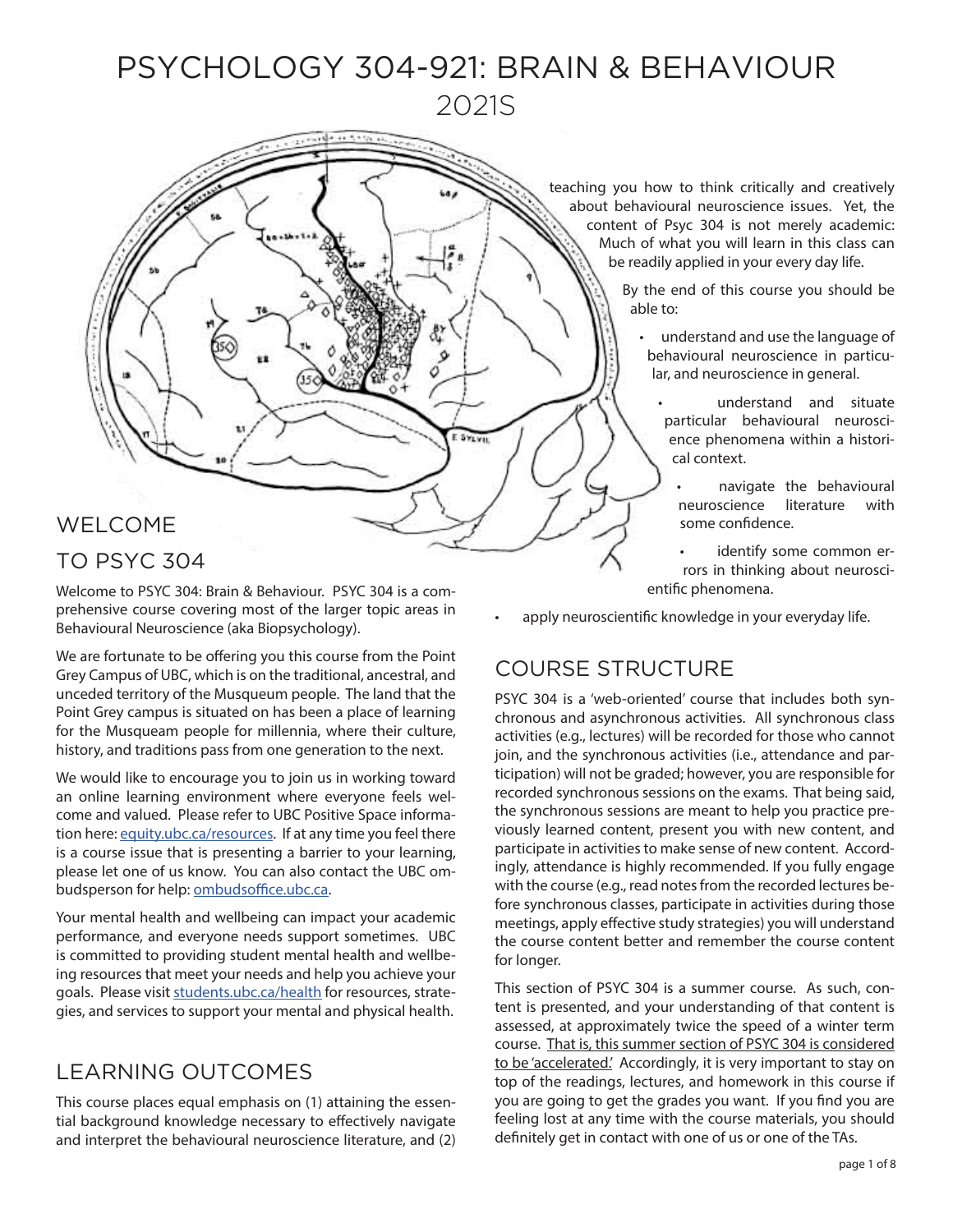## WHO, WHEN, WHERE

Instructors: **Steven Barnes** (he/him; Summer Term 1) Office Hour: Drop-in via Zoom most Tuesdays, and also by appointment. [sjb@psych.ubc.ca](mailto:sjb%40psych.ubc.ca?subject=PSYC304-921)

### **About Steven**

I was born in Montreal, Quebec, and spent my teenage years in Toronto, Ontario. I then moved to Vancouver for my degrees at UBC about 25 years ago. I completed three degrees at UBC: A BSc, an MA, and a PhD--all in Behavioural Neuroscience. I then completed two postdoctoral fellowships: One in neurophysiology (University of Bonn) and one in computer programming and interactive art (Simon Fraser University).

My current research interests include: novel online technologies for learning and wellbeing (e.g., tapestry-tool.com, mytyde. ca), self-management strategies for bipolar disorders (e.g., crestbd.ca), science writing, student mental health and wellbeing, and educational neuroscience. Within the field of Behavioural Neuroscience, the three topics that excite me the most are: drugs & addiction, sleep & dreaming, and psychiatric & neurological disorders.

**Hagar Goldberg** (Summer Term 1) Office Hour: Drop-in via Zoom most Tuesdays, and also by appointment. hgoldber@mail.ubc.ca

#### **About Hagar**

I grew up in Tel Aviv and completed my BSc in animal science, and both my MSc and PhD in Neuroscience, from the Weizman Institute of Science. Following my passion for multidisciplinarity and, in particular, for bridging neuroscience and education, I completed a Postdoctoral Fellowship at UBC in the field of neuroscience and SEL (social & emotional learning).

I am highly interested in social-emotional perception and interactions, and their impact on neuroplasticity, wellbeing, and learning.

In my teaching, I take an educational-neuroscience approach, in which I'm translating neuroscience-based knowledge on learning and development, into applied educational practices, aiming to teach the way the brain learns best.

**Teaching Alyssa Ash** (both Terms) **Assistants:** Office Hours: by appointment. [psyc304@psych.ubc.ca](mailto:psyc304@psych.ubc.ca)

> **Kelly Hrelja** (both Terms) Office Hours: by appointment. [psyc304@psych.ubc.ca](mailto:psyc304%40psych.ubc.ca?subject=PSYC304-921)

> **Brett Hathaway** (Term 1 only) Office Hours: by appointment. [psyc304@psych.ubc.ca](mailto:psyc304%40psych.ubc.ca?subject=PSYC304-921%20Summer%202021)

**Serene (Tianyou) Qiu** (Term 2 only) Office Hours: by appointment. [psyc304@psych.ubc.ca](mailto:psyc304%40psych.ubc.ca?subject=PSYC304-921%20Summer%202021)

#### **Schedule: Tuesdays & Thursdays, 10-12:30 via Zoom**

**Tuesdays:** Drop-in Q&A sessions or Exams

**Thursdays:** Synchronous ('live') sessions (recorded to the best of our ability).

#### **Websites:** r[evel.pearson.com](http://Revel.pearson.com)

We will be using the Revel platform that accompanies the course textbook because it has richer content than the text alone and because it provides many self-check questions and quizzes for the text readings.

The course textbook can be purchased online via the Pearson Education website for CAD \$80: [https://console.pearson.com/en](https://console.pearson.com/enrollment/1dfbrj )[rollment/1dfbrj](https://console.pearson.com/enrollment/1dfbrj )

Once purchased, follow the same link (unique to this course) and then sign in or create a Pearson Account.

If you need help, here are some Revel student resources:

[https://www.pearsonhighered.com/revel/](https://www.pearsonhighered.com/revel/students/support/) [students/support/](https://www.pearsonhighered.com/revel/students/support/)

#### [canvas.ubc.ca](http://Canvas.ubc.ca)

We will be using Canvas for the posting of recordings of synchronous activities (e.g., lectures), for the administration of exams, for discussion boards, and to access Zoom.

### **Notes:**

- In most cases, emails will be answered within 48 hours on weekdays (not on weekends) during normal working hours.
- When you send us an email, the subject line should include the nature of the inquiry (e.g., "PSYC304: Question about drugs").
- If you have content-related question, please go to the dispage 2 of 8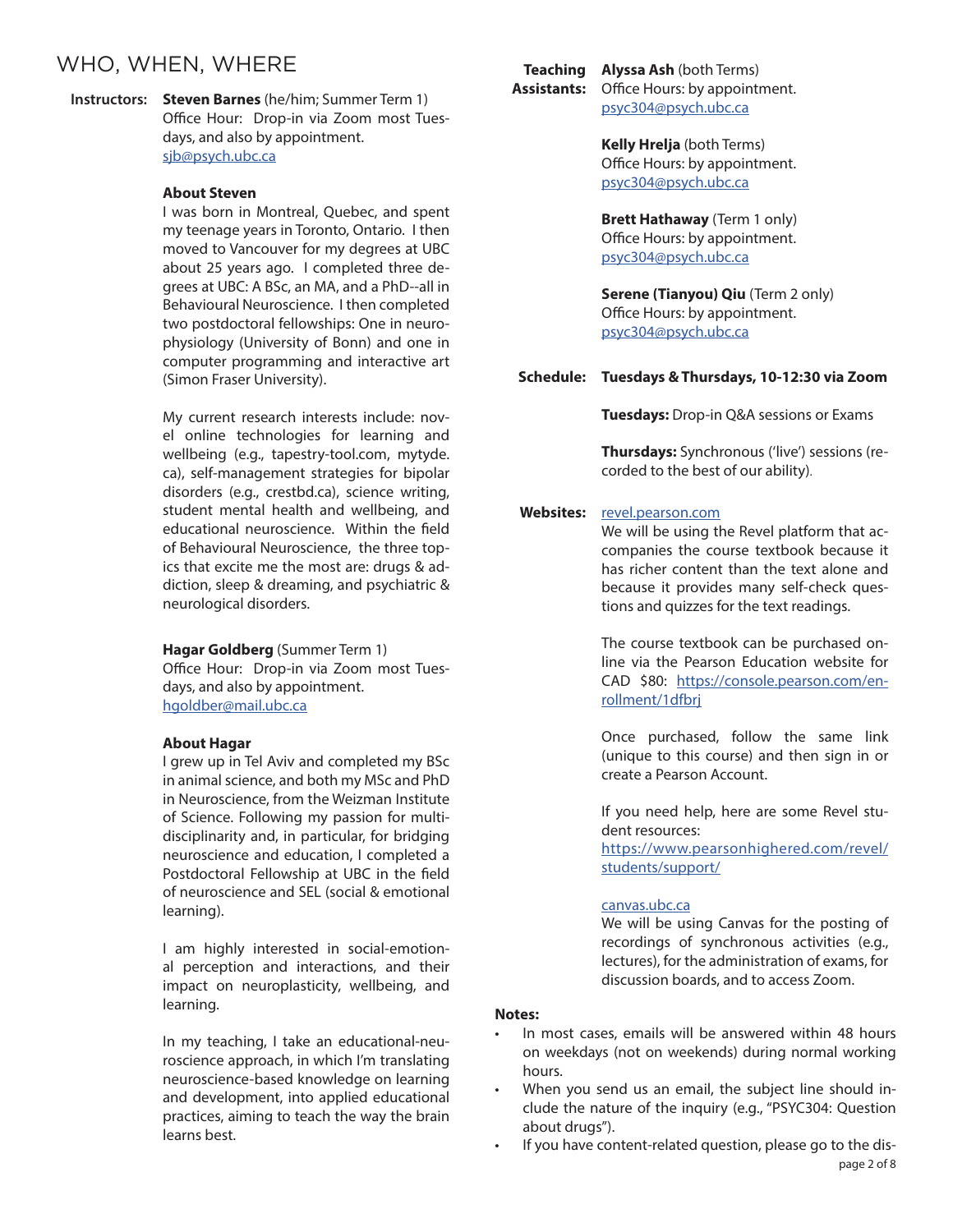cussion boards on Canvas before writing an email. There might already be an answer there, or you can ask the question of other students in the class. Using the discussion forums will be of greater benefit both to your learning and the learning of others in the class.

- If you do send us an email that is content related, it should contain no more than one question and you should try to explain your current understanding of the content in the email (which will be affirmed or corrected by us).
- Canvas and Revel capture data that can provide information that can be used to improve the quality of teaching and learning; we plan to use analytics data to view overall class progress and review statistics on course content being accessed to support improvements in the course.

## PREREQUISITES

There are two prerequisites for this course:

- 1. You have completed two of: PSYC101, 102, 205, 207, 208, 216, 217.
- 2. You are in the second year or later of your undergraduate degree or you are in a graduate degree.

(Note that you cannot receive credit for both PSYC304 and PSYC370/371.)

A

## COURSE TEXT

**Required:** Pinel, J. P. J., & Barnes, S. J. (2021). *Revel for Biopsycholo-*

*gy, 11th Edition.* Pearson, ISBN: 9780135685341. From time to time, this text may be supplemented by other readings or videos to facilitate your understanding of the course materials. Please attend class and check the course website to obtain more information about these readings and videos. This will cost you \$80 CAD from Pearson Education: [https://console.pear](https://console.pearson.com/enrollment/1dfbrj )[son.com/enrollment/1dfbrj](https://console.pearson.com/enrollment/1dfbrj ) x

Once you purchase the *Revel for Biopsychology, 11th Edition,* you can optionally purchase a looseleaf paper edition for an additional \$40 that will be shipped to your home.

Note: You are required to purchase the Revel version of Biopsychology, 11e, for this course. We will assign homework activities in Revel (see above)--they are worth 10% of your grade.

# EVALUATION

We have tried to make the course as flexible as possible. This is especially true of the assessments, as you will read below.

## **1. Exams (up to 90%):**

There will be six exams: 2 will be written during the summer exam periods on the day designated by the Registrar's Office, 2 will be written during Term 1 on Tuesdays, and 2 will be written during Term 2 on Tuesdays. Your lowest exam grade will be dropped from your final grade.

| Exam 1 (18%) | <b>May 25</b>           |
|--------------|-------------------------|
| Exam 2 (18%) | Jun 8                   |
| Exam 3 (18%) | Jun 21-25 (Exam Period) |
| Exam 4 (18%) | July 20                 |
| Exam 5 (18%) | Aug 3                   |
| Exam 6 (18%) | Aug 16-20 (Exam Period) |
|              |                         |

### *Notes on the Exams:*

B

D

- Exams are not cumulative. However, you should be aware that topics build off of each other across the course--this is especially true of the topics covered in the first month of class. Accordingly, it is unwise to omit any course materials from your studies.
- Each exam will be available for a set duration within a 12 hour period that will begin on a Tuesday at 10 am (Pacific time) and end at 10 pm.
- There will be no makeup exams or rewrites. If you miss one exam, that will be counted as your lowest exam grade and not be included in the calculation of your final grade. If you miss two exams, and you receive a concession from us, you will be assigned a makeup assignment that will be worth 18%.

The dates of Exams 3 and 6 are not announced by the University until June and August, respec-

tively. You should not make any plans that will affect your internet access until you learn the dates of Exam 3 and 6.

There will be topics covered in lectures (recorded and synchronous) that are not in the text and topics in the text that are not covered in lectures. You will be responsible for both. That is, all readings and all lecture materials are examinable.

• Exams will definitely include multiple-choice and short-answer questions, and may include essay questions. Details of the format of each exam will be posted to Canvas prior to the exam date.

- Note that the instruction on all multiple-choice questions will be to "select the single best response."
- If you encounter what you believe to be a faulty question on an exam, answer it to the best of your ability under the circumstances. Following each exam, we will review the results of each exam question to identify any poor questions (e.g., based on the number of people who answered the question correctly)--those questions will not be included in the calculation of your exam grade.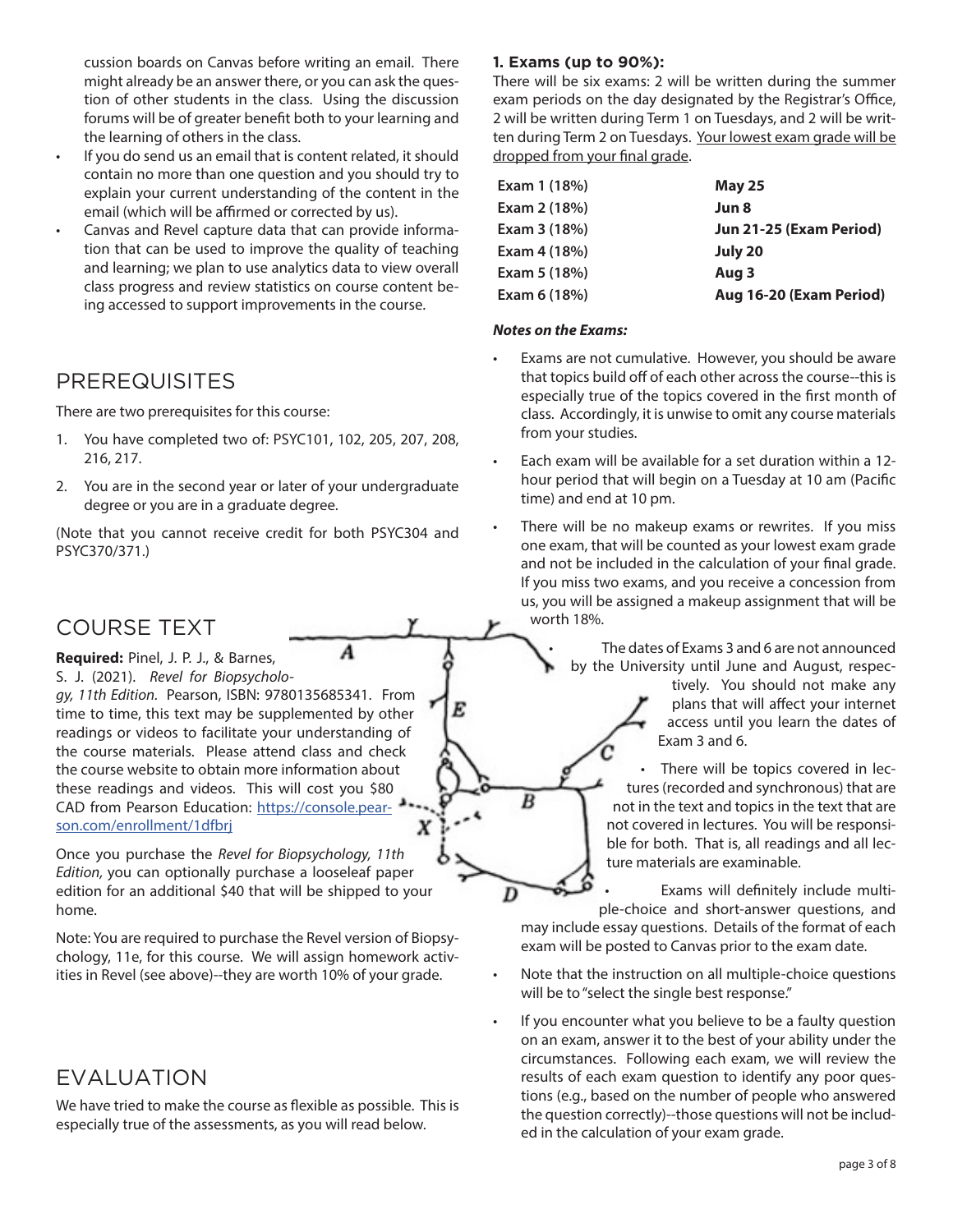- Once exams have been marked, grades will be posted on Canvas. You will receive an email notification when grades are posted (please ensure the University has your correct email address).
- Any grading disputes (other than calculation errors) must be handled within 2 weeks of exam grades being released.

### **2. Optional Project (up to 20%):**

You may elect to do a project on a topic of your choosing that is related to the course materials. **If you do elect to do a project, the grade you receive on that project will be worth 20% of your final grade, and the grades you receive on each of the exams will be worth the following** (not including the lowest exam grade)**:**

Exam 1: 14%

Exam 2: 14%

Exam 3: 14%

Exam 4: 14%

Exam 5: 14%

Exam 6: 14%

There are three purposes for this course project:

1. To offer you the chance to explore a topic of your choice in greater depth than the lecture and text can offer.

2. To assess your ability to think both critically and creatively.

3. To offer you a chance to explore other ways of expressing your knowledge. That is, to compose a project that is not a traditional written paper.

In previous years, students have created short videos, paintings, computer models, musical compositions, graphic novels, dance sequences, stop-motion animations, and 'tapestries' (see [tapestry-tool.com](http://tapestry-tool.com)).

If you are ever unsure of whether the topic or format of your project is acceptable, please ask Steven.

You will need to clear your project topic and format with Steven. This can be done informally by email on or before **May 31**. We will provide you with a customized grading scheme for your specific project.

Your project should be one that is done for this course exclusively; handing in work done for another course (past or present) is not acceptable.

You are expected to read a minimum of 5 peer-reviewed journal articles to inform the content and format of your project, noting that your work must be grounded in scientific evidence/theory. When your chosen topic is one that is the subject of ongoing research, you are expected to use sources that are as up to date as possible.

**Project Due Dates and Grading.** Your grade for the course project is comprised of two items:

| <b>Preliminary Draft (optional)</b> | <b>Jun 14</b> |
|-------------------------------------|---------------|
| Final Project (100%)                | Aug 10        |

Please note that late submissions of the final project will result in -10% per day, including weekends.

The purpose of the optional preliminary draft is to allow us to give you some initial feedback on your work.

### **3. Revel Readings Assignments (up to 10%)**

Frequent testing with feedback is linked to improved learning. Frequent test have been shown to increase retention of material, even when low stakes. Accordingly, we will be using the Revel platform that accompanies your textbook. The revel platform offers many quizzes and interactives to help you self-assess your understanding of the text readings.

There will be 14 Revel assignments in this course (one associated with each chapter you are required to read from the text). Your lowest Revel assignment grade will be dropped.

Log into Revel (see registration instructions on page 2 of the syllabus) frequently and check the assignment calendar to ensure you are keeping up with the assignments. You are required to complete Revel assignments before the due date (always a Thursday before 10 am). Late submissions will not be accepted, so plan accordingly.

Revel assignments, which are tied to the readings for each topic, will be due before we cover the respective topic in class. Please see your Revel assignment calendar, and the last page of this syllabus, for all assignment due dates.

Some Tips for using Revel:

• Frequent quizzes can aid in your understanding of the text materials.

• Track your performance in Revel throughout the course.

• Highlighting important sections in the chapter will allow you to easily refer back to them later.

• You may want to listen to the audio version of the text.

### Some Notes on Privacy and Registration for Revel:

Please note that Revel is hosted on servers located in the United States. Accordingly, you may wish to elect to use a pseudonym when registering for Revel. Because some of you will be using pseudonyms for the Revel platform, we will be sending you a very short survey (keep an eye out for it!) to complete at the end of Term 2--this survey will simply ask you for your name and pseudonym so that we can retrieve your Revel grades**.**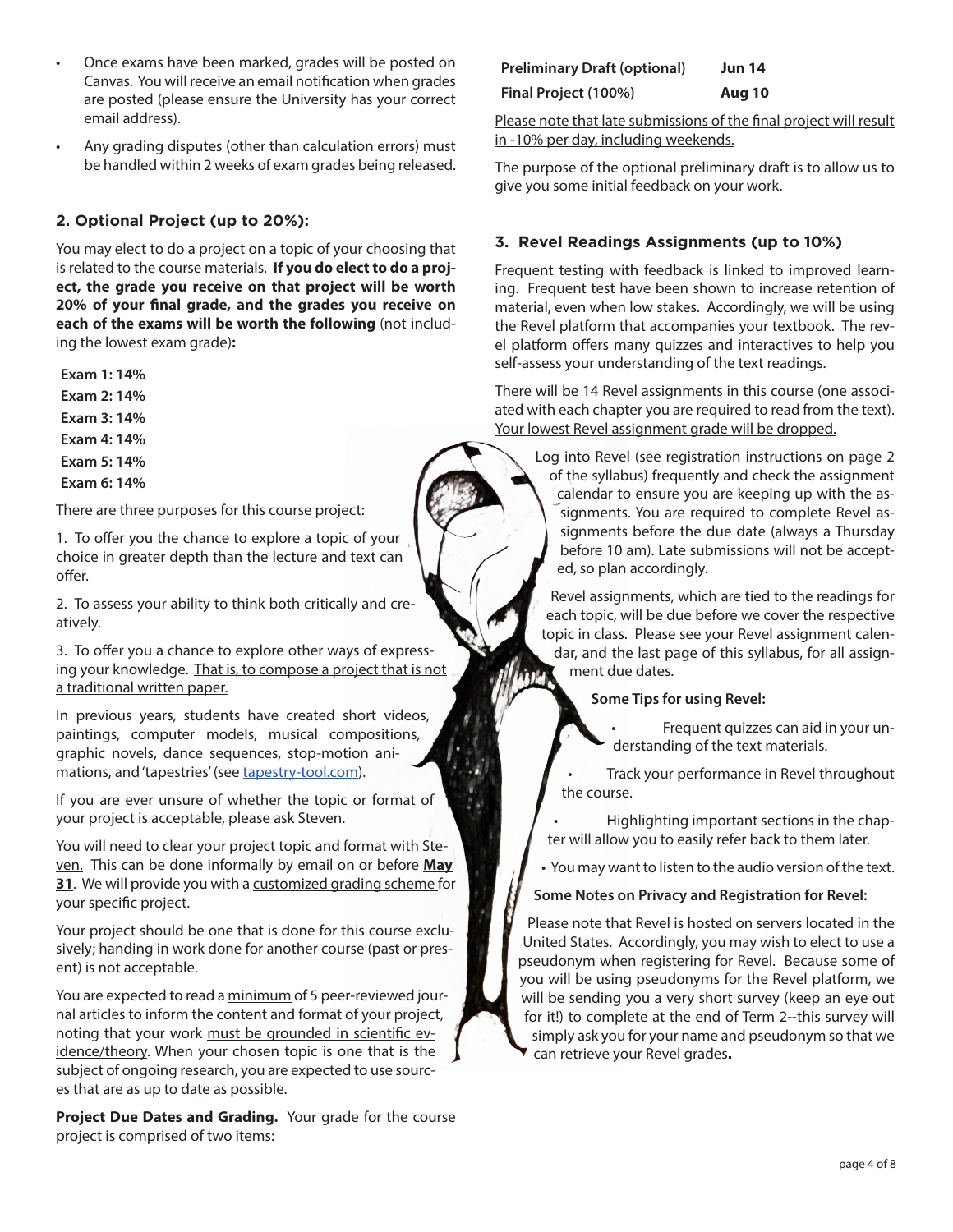### **4. Research Participation (up to 3% bonus):**

You have the opportunity to earn up to 3 extra percentage points on your overall final grade by participating in studies regularly conducted by the Psychology Department and coordinated through the human subject pool (HSP). This provides you with the opportunity to observe the research process directly and to contribute to ongoing research activities at UBC. The extra credits are obtained by signing up for the subject pool at *[ubc-psych.sona-systems.com](https://ubc-psych.sona-systems.com)*. If you plan to earn extra credit through research participation, please register in this online system by the end of the first month of classes.

You can find detailed information about research participation guidelines at *[https://psych.ubc.ca/undergraduate/opportuni](https://psych.ubc.ca/undergraduate/opportunities/human-subject-pool/)[ties/human-subject-pool/](https://psych.ubc.ca/undergraduate/opportunities/human-subject-pool/)*. Please note that any inquiries about HSP credits should be directed to HSP and/or the experimenters that you worked with, not to us or your TAs.

As an alternative to participating in studies, you may choose to complete library writing projects, in which you read and summarize a research article; each article summary counts as one hour of research participation. More information about this option can be found at *[https://psych.ubc.ca/undergraduate/op](https://psych.ubc.ca/undergraduate/opportunities/human-subject-pool/)[portunities/human-subject-pool/](https://psych.ubc.ca/undergraduate/opportunities/human-subject-pool/)*.

All of your credits for study participation or the library option will be added to your final course grade, after any scaling that may have been applied. One half of a percentage point is assigned to your final grade for each credit earned (because this is a 6-credit course). **Accordingly, you will need to complete 6 HSP credits to get the full 3% bonus**.

Credits can be recorded and tracked via the HSP website. If you do not correctly assign your credits to this course, you will not receive credit, so please make sure you have done this correctly.

The last day to earn and assign HSP credits for each term is 4 pm Pacific on the final day of classes (i.e., Jun 17 and Aug 12).

### BRIEF COURSE SCHEDULE

- May 11 Course Introduction and Overview
- May 13 Introduction to Biopsychology (Ch 1)
- May 18 Drop-in Office Hour
- May 20 Genetics and Evolution (Ch 2) and Neuroanatomy (Ch 3)
- May 24 Proposal for Optional Project Due (via email: [sjb@psych.ubc.ca](mailto:sjb%40psych.ubc.ca?subject=PSYC304-921))
- May 25 **Exam 1 (Chapters 1-3; and associated lectures)**
- May 27 Neural Conduction & Transmission (Ch 4)
- Jun 1 Drop-in Office Hour
- Jun 3 Sleep and Dreaming (Ch 14)

| Jun 8                         | Exam 2 (Chapters 4 and 14; and associated<br>lectures)                                  |
|-------------------------------|-----------------------------------------------------------------------------------------|
| <b>Jun 10</b>                 | Drugs (Ch 15)                                                                           |
| <b>Jun 14</b>                 | <b>Preliminary Draft of Optional Project Due</b><br>(optional)                          |
| <b>Jun 15</b>                 | Drop-in Office Hour                                                                     |
| <b>Jun 17</b>                 | Psychiatric Disorders (Ch 18)                                                           |
| Jun 22-26<br>(exam<br>period) | Exam 3 (Chapters 15 and 18; and associated<br>lectures)                                 |
| Jul 6                         | Term 2 Introduction and Overview                                                        |
| Jul 8                         | Visual System (Ch 6)                                                                    |
| <b>Jul 13</b>                 | Drop-in Office Hour                                                                     |
| <b>Jul 15</b>                 | Sensation, Perception, & Attention (Ch 7)                                               |
| <b>Jul 20</b>                 | Exam 4 (Chapters 6 and 7; and associated<br>lectures)                                   |
| Jul 22                        | Neuroplasticity, Learning & Memory (Ch 9.3, 9.4,<br>Ch 11, NOT including 11.2 and 11.3) |
| <b>Jul 27</b>                 | Drop-in Office Hour                                                                     |
| Jul 29                        | Brain Damage & Neuroplasticity (Ch 10)                                                  |
| Aug 3                         | Exam 5 (Chapters 9 and 11 (assigned sec-<br>tions); and associated lectures)            |
| Aug 5                         | Lateralization, Language, and the Split Brain<br>(Ch 16)                                |
| Aug 10                        | Drop-in Office Hours; Final Version of Option-<br>al Project Due                        |
| Aug 12                        | Emotion, Stress, and Health (Ch 17)                                                     |
| Aug 16-20<br>(exam<br>period) | Exam 6 (Chapters 16 and 17; and associated<br>lectures)                                 |

### **Notes on the Schedule:**

- A detailed schedule can be found on Canvas and on the last page of this syllabus.
- The first month of the course is particularly intense. Please plan accordingly.

### WITHDRAWAL DATES

If you wish to withdraw from this course without any record of the course on your transcript, you must do so on or before May 21. If you wish to withdraw with a "W" on your transcript, you must do so on or before Jul 2.

**Credit/D/Fail Grading.** This course is eligible for Credit/D/Fail grading. The last day to change between Credit/D/Fail and percentage grading is May 21.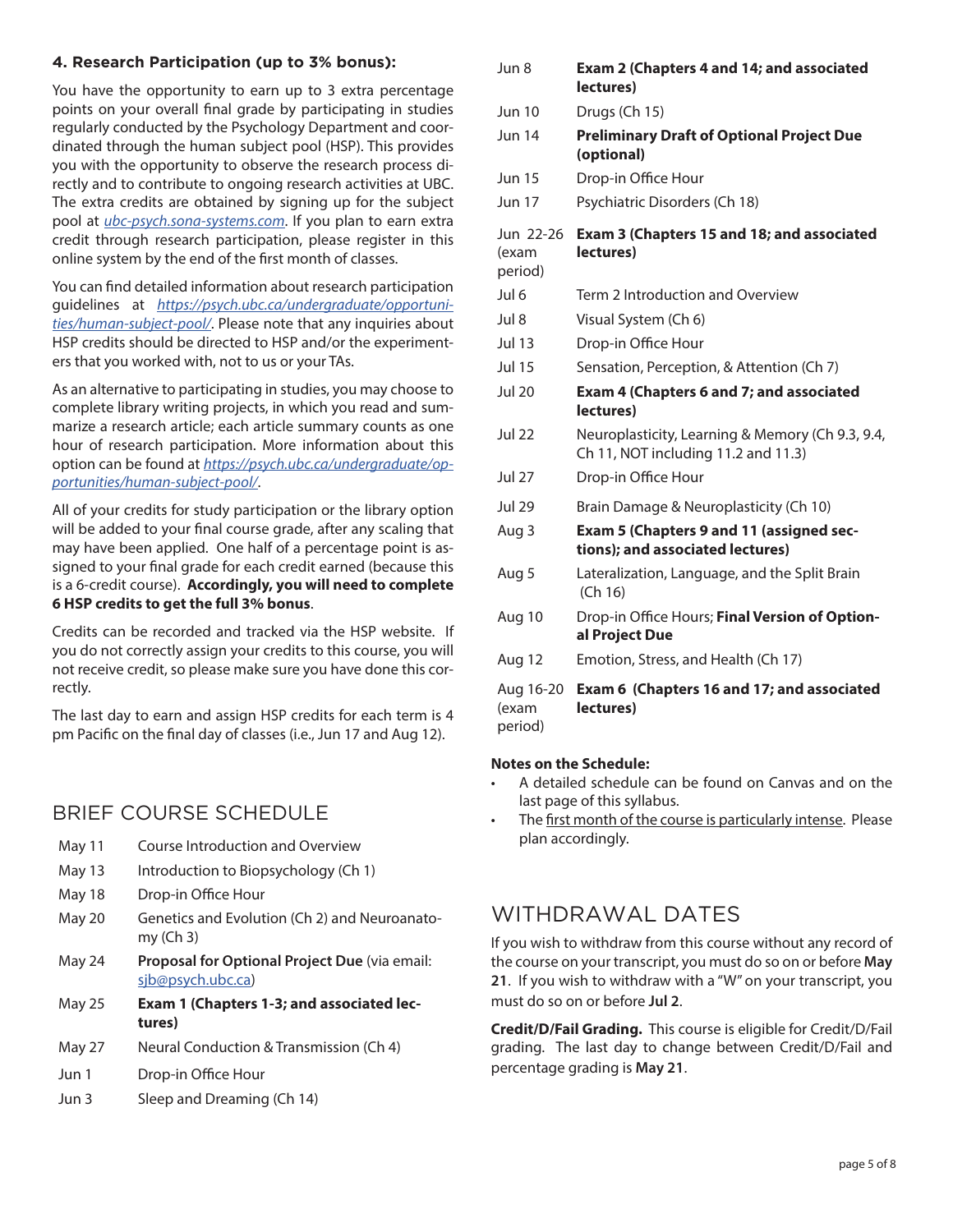# LEARNING & WELLNESS RESOURCES

Wellness resources are available on the Canvas page for the course (click the header image for the course to be taken to a list of wellness resources). There are also wellness resources available here: [https://students.ubc.ca/health.](https://students.ubc.ca/health)

If you or someone you know is in crisis: [https://students.ubc.ca/](https://students.ubc.ca/health/crisis-support) [health/crisis-support.](https://students.ubc.ca/health/crisis-support)

Learning resources are available on this UBC page: [https://stu](https://students.ubc.ca/enrolment/academic-learning-resources)[dents.ubc.ca/enrolment/academic-learning-resources](https://students.ubc.ca/enrolment/academic-learning-resources).

# GRADING AND ATTENDANCE

**Grading.** Your grade for each exam (and your project components, if applicable) will be posted on Canvas. If you wish to inspect your exam, you may do so by meeting with your TA.

In order to reduce grade inflation and maintain equity across course sections, all psychology courses are required to comply with departmental norms for grade distributions. According to departmental norms (during the pandemic only), the mean grade in a 300-level class is 75 for a good class, 73 for an average class, and 71 for a weak class (with a standard deviation of 13). Scaling may be used in order to comply with these norms; grades may be scaled up or down as necessary by us or the department. Grades are not official until they appear on your transcript. You will receive both a percent and a letter grade for this course. At UBC, your course percentage is converted to a letter grade according to the following key:

| A+ 90-100%     | A 85-89%       |
|----------------|----------------|
| A- 80-84%      | B+ 76-79%      |
| B 72-75%       | B- 68-71%      |
| $C+ 64-67%$    | $C$ 60-63%     |
| $C-55-59%$     | $D = 50 - 54%$ |
| $F = 0 - 49\%$ |                |

Because you are earning a degree at a highly reputable post-secondary institution, the criteria for success are high. The Faculty of Arts offers the following guidelines that broadly characterize the kind of work that is generally associated with the particular grade ranges. These characteristics help put the Psychology Department grading policies into perspective. Please note that adequate performance is in the C range.

A Range: Exceptional Performance. Strong evidence of original thinking; good organization in written work; capacity to analyze (i.e., break ideas down) and to synthesize (i.e., bring different ideas together in a coherent way); superior grasp of subject matter with sound critical evaluations; evidence of extensive knowledge base.

B Range: Competent Performance. Evidence of grasp of subject matter; some evidence of critical capacity and analytic ability; reasonable understanding of relevant issues; evidence of familiarity with the literature.

C-D Range: Adequate Performance. Understanding of the subject matter; ability to develop solutions to simple problems in the material; acceptable but uninspired work; not seriously faulty but lacking style and vigor.

F Range: Inadequate Performance. Little or no evidence of understanding of the subject matter; weakness in critical and analytical skills; limited or irrelevant use of the literature.

**Attendance.** In this course, material that is taught in lectures may be different from or supplement the text material. Moreover, lecture slides are designed to provide a framework for the lecture and any discussions--thus, not everything in the lecture is in the slides.

During your time in this course, if you encounter medical, emotional, or other personal problems that affect your attendance or academic performance, please notify us as soon as possible, as well as your Faculty Academic Advising Office. Please refer to the UBC Calendar for a discussion of academic concession.

The University accommodates students with disabilities who have registered with the Centre for Accessibility (see below). The University also accommodates students whose religious obligations conflict with attendance or scheduled exams. Please let us know in advance, preferably in the first few weeks of class, if you will require any accommodation on these grounds. Other absences (e.g., varsity athletics, family obligations or similar) are not part of University policy and you should not assume they will be accommodated. Please discuss this with me before the withdrawal dates (see above).

**Centre for Accessibility.** UBC is committed to equal opportunity in education for all students including those with documented physical or learning disabilities. If you believe you fall in this category, please visit the website for the Centre for Accessibility [\(https://students.ubc.ca/about-student-services/](https://students.ubc.ca/about-student-services/centre-for-accessibility) [centre-for-accessibility](https://students.ubc.ca/about-student-services/centre-for-accessibility)) to take the necessary steps to ensure that you have every opportunity that you deserve to excel in your studies.

**Early Alert Program.** We participate in the Early Alert program, which helps us support students who are facing difficulties that are interfering with their education, their wellness or both. For answers to frequently asked questions regarding the early alert program, please visit [blog.students.ubc.](http://blog.students.ubc.ca/earlyalert/information-for-students/students-frequently-asked-questions/) [ca/earlyalert/information-for-students/students-frequent](http://blog.students.ubc.ca/earlyalert/information-for-students/students-frequently-asked-questions/)[ly-asked-questions/](http://blog.students.ubc.ca/earlyalert/information-for-students/students-frequently-asked-questions/)*.*

# UNIVERSITY POLICIES

UBC provides resources to support student learning and to maintain healthy lifestyles but recognizes that sometimes crises arise and so there are additional resources to access including those for survivors of sexual violence. UBC values respect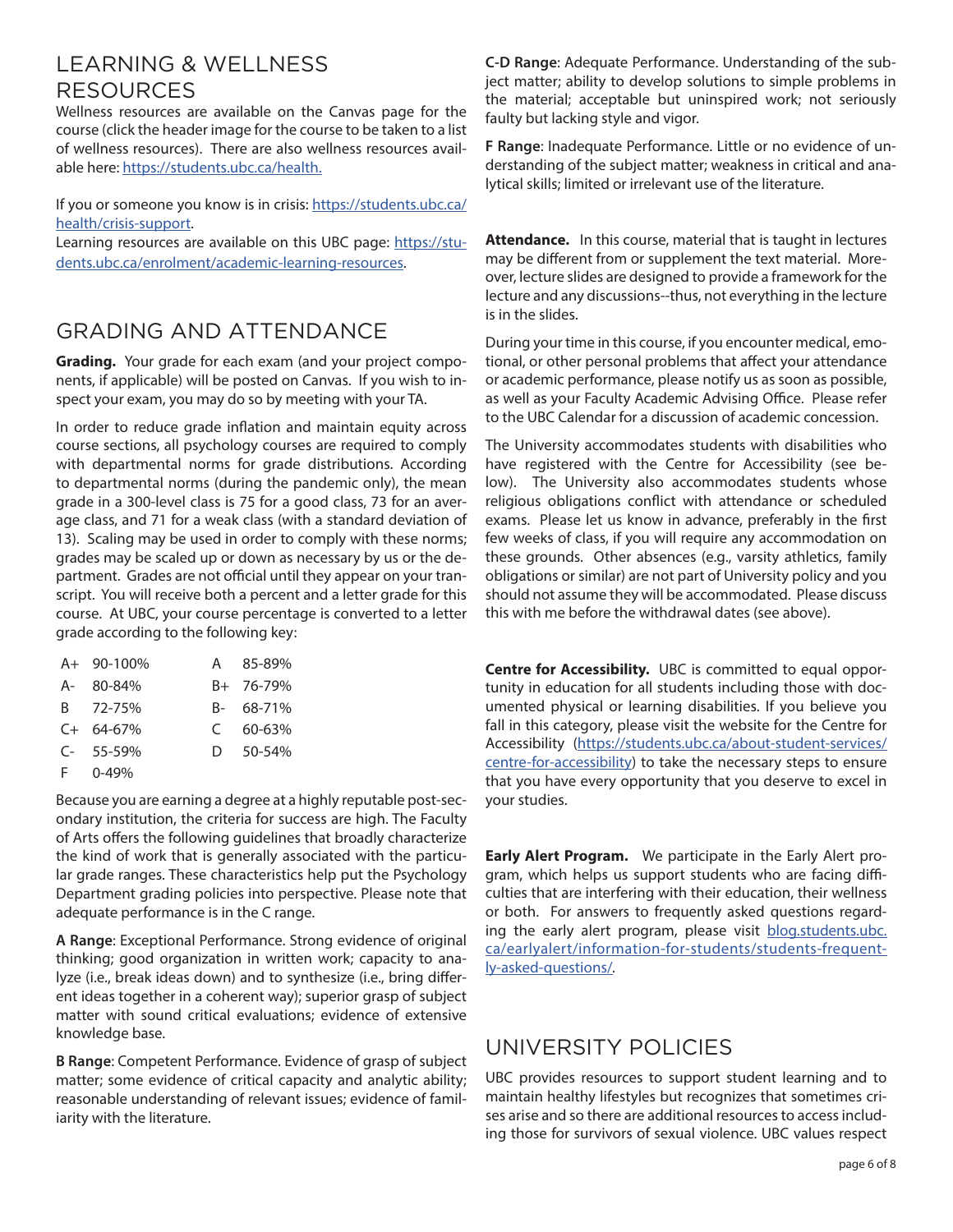for the person and ideas of all members of the academic community. Harassment and discrimination are not tolerated nor is suppression of academic freedom. UBC provides appropriate accommodation for students with disabilities and for religious observances. UBC values academic honesty and students are expected to acknowledge the ideas generated by others and to uphold the highest academic standards in all of their actions.

Details of the policies and how to access support are available on the [UBC Senate website](https://senate.ubc.ca/policies-resources-support-student-success).

# OTHER COURSE POLICIES

**Office Hours.** You should connect with one or your TAs if you would like to discuss textbook content, prerecorded lecture content, and/or study strategies; or, to discuss psychology and neuroscience more generally.

You should consider visiting our office hours if you would like to discuss lecture content (or psychology and neuroscience more generally) or if you have an issue with course performance or progress.

**Classroom Conduct.** Our online classroom is a place where you should feel safe and respected. It should also be a place that is conducive to learning and intellectual inquiry. Any behaviour on your part that compromises that environment will not be tolerated and you will be asked to leave.

**Copyright.** All materials of this course (handouts, lecture slides, assessments, readings, etc.) are the intellectual property of the course instructors or licensed to be used in this course by the copyright owner. Redistribution of these materials by any means without permission of the copyright holder(s) constitutes a breach of copyright and may lead to academic discipline.

# POINTS TO REMEMBER

- Productive classroom discussion and debate are encouraged.
- Lectures will typically focus on particularly important and/ or interesting ideas. You are responsible for all text and lecture materials.
- Please be aware that the first quarter of the course can be especially challenging to those without some background in biology.
- It is worth devoting extra time to the materials in chapters 2-5 of the textbook, as they are foundational to the rest of the course.

# ACADEMIC MISCONDUCT

Cheating, plagiarism, and other forms of academic misconduct are very serious concerns of the University and the Department of Psychology. In all cases of suspected academic misconduct, the parties involved will be pursued to the fullest extent dictated by the guidelines of the University. Strong evidence of cheating or plagiarism may result in a zero credit for the work in question. According to the University Act (section 61), the President of UBC has the right to impose harsher penalties including (but not limited to) a failing grade for the course, suspension from the University, cancellation of scholarships, or a notation added to the student's transcript.

All graded work in this course, unless otherwise specified, is to be original work done independently by individuals. If you have any questions as to whether what you are doing is even a borderline case of academic misconduct, please consult with me. For details on pertinent University policies and procedures, please see Chapter 5 in the UBC Calendar ([students.ubc.ca/cal](http://students.ubc.ca/calendar)[endar](http://students.ubc.ca/calendar)) and read the University's Policy 69 (available at [universi](http://www.universitycounsel.ubc.ca/policies/policy69.html)[tycounsel.ubc.ca/policies/policy69.html\)](http://www.universitycounsel.ubc.ca/policies/policy69.html).